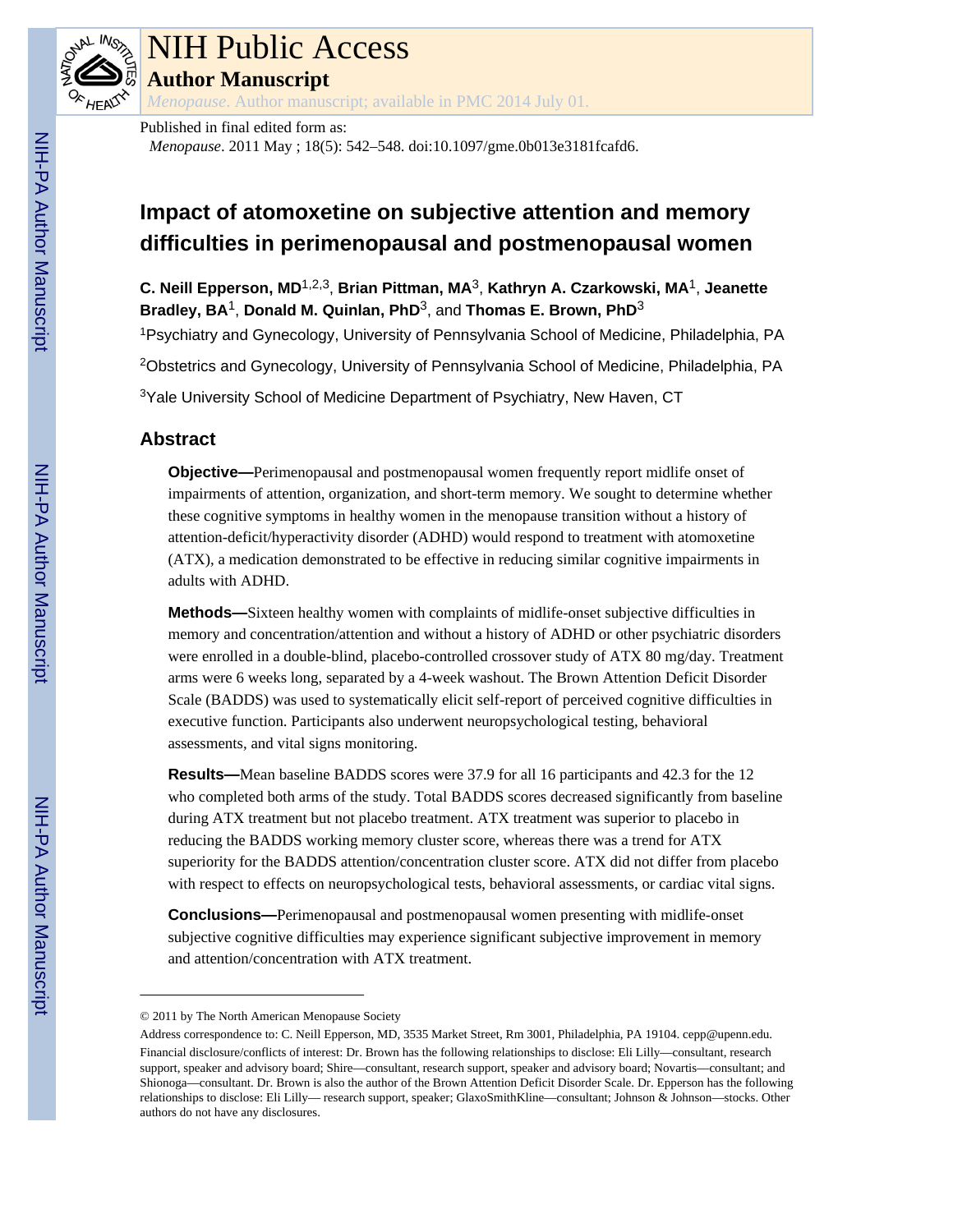#### **Keywords**

Atomoxetine; Menopause; Memory; Concentration; Aging

In clinical practice, midlife onset of decline in cognitive functions, particularly short-term memory, sustaining attention, and activating/organizing for work, is a frequent complaint of perimenopausal and postmenopausal-aged women. Mitchell and Woods<sup>1</sup> reported that 60% of their sample of women transitioning through menopause reported increased memory problems; others have reported similar concerns.<sup>2,3</sup> Such impairments occurring for the first time during midlife can cause affected women difficulties in their professional and personal lives; they can also cause unwarranted fears of early-onset dementia.

However, despite the high frequency of such clinical complaints, research on links between menopause and cognitive impairments has yielded contradictory results. Several studies found no differences cross-sectionally among premenopausal, perimenopausal, and postmenopausal women in their performance on cognitive tests.<sup>4-6</sup> In contrast, others have reported significant differences among these groups on one or more tests of cognitive performance.<sup>7,8</sup> Luetters et al<sup>6</sup> speculated that such contradictory findings may be due to variation in the menopausal stages compared, inadequate assessment of covariates, and/or use of a wide variety of cognitive tests, each of which taps discrete cognitive functions.

This study assessed perimenopausal and postmenopausal women who reported midlife onset of impairments of concentration/attention, memory, and work organization. For our primary measure, we used a normed, self-report rating scale used to assess cognitive impairments of attention-deficit/ hyperactivity disorder (ADHD) in adults, which has been demonstrated to be effective in capturing similar cognitive impairments in adults with ADHD. In addition to this primary measure, this study also used a number of neuropsychological tests used in previous studies to assess cognition in postmenopausal women.

It has been proposed that a menopause-related decline in estrogen input to the prefrontal cortex $9,10$  may reduce the effectiveness of neurotransmitters implicated in attention, arousal regulation, organization, and working memory, aspects of cognition often referred to as executive functions.<sup>11-14</sup> Although there is a wealth of preclinical evidence demonstrating the neuroprotective and cognitive enhancing role of estradiol,  $15-18$  data from clinical populations have been conflicting and thus difficult to interpret.19-22 Moreover, even if estrogen therapy (ET) were unambiguously helpful in improving menopausal-onset cognitive difficulties, a substantial proportion of perimenopausal and postmenopausal women are wary of ET and/or have medical contraindications that limit their ability to use hormone therapy  $(HT)$ .<sup>22</sup> Thus, an alternative to HT for these midlife-onset cognitive concerns could be useful.

Atomoxetine (ATX; Strattera, Eli Lilly & Company, Indianapolis, IN), a selective norepinephrine reuptake inhibitor,  $23,24$  has demonstrated efficacy in the treatment of ADHD symptoms, including cognitive impairments in children and adults.<sup>25-27</sup> Acute and chronic administration of ATX increases both extracellular norepinephrine and dopamine levels in the prefrontal cortex, but not the striatum.<sup>23,28</sup> We examined the effects of ATX on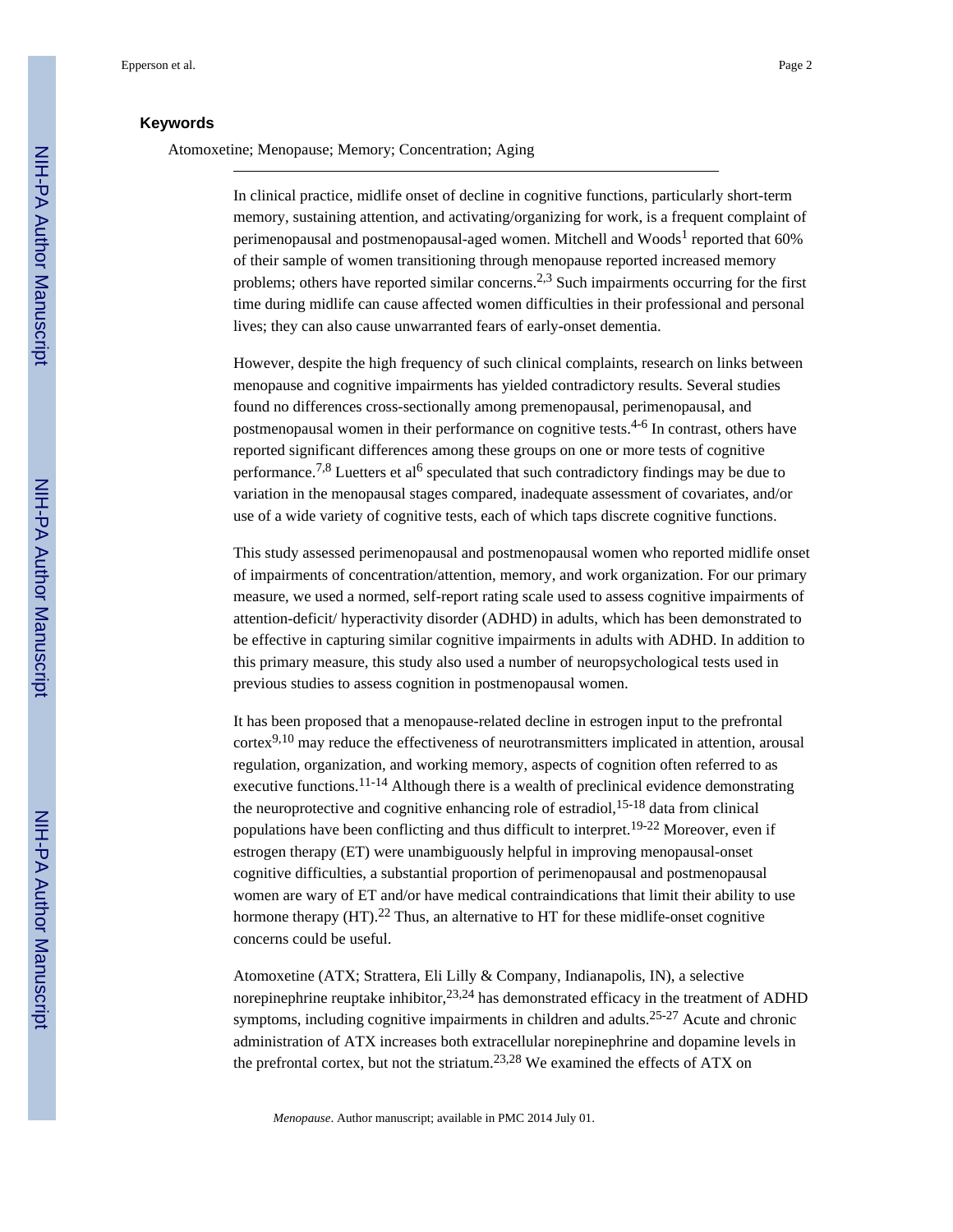subjective reports of executive function and cognitive performance on neuropsychological tests in perimenopausal and postmenopausal women who had no history of ADHD but were distressed by what they perceived as deterioration in their short-term memory, organizational skills, and ability to sustain attention to tasks after onset of the menopausal transition.

# **METHODS**

#### **Participants**

Perimenopausal and postmenopausal women were recruited by fliers, paid advertising, and word of mouth to the Yale Program for Women's Reproductive Behavioral Health. Recruitment material indicated that women between the ages of 45 and 60 years who were "worried about their memory and concentration" may be eligible to participate in a "nonhormonal medication study of cognitive difficulties in menopausal women." Cognitive symptoms had to represent a subjective change from the woman's previous norm and coincide with her transition to menopause. All participants were English speaking and signed a written informed consent form for this study, which was approved by the Yale University School of Medicine Human Investigations Committee. Women whose last menstrual period (LMP) was less than 12 months were required to have menstrual irregularity for at least 6 months, a cycle duration of 21 or fewer days or 35 or more days, and a serum follicle-stimulating hormone (FSH) level of greater than 20 IU/L. Otherwise, all women had FSH levels greater than 35 IU/L. Women who reported ET, HT, or psychotropic medication use within the previous 12 months were excluded.

Participants underwent physical examination and electrocardiogram. Women with hypertension, cardiac disease, electrocardiographic abnormalities, neurological abnormalities, or serious medical illness were excluded. A Mini Mental Status Examination score of 26 or lower, a Wechsler Abbreviated Scale of Intelligence score of 80 or lower, and a psychiatric or substance abuse disorder within the previous year, as assessed with the Structured Clinical Interview for Diagnosis, Non-patient Version,29 were grounds for exclusion. The Kiddie Schedule for Affective Disorders and Schizophrenia30 module for ADHD, a structured interview segment often used to assess history of ADHD in adults,  $31$ was administered. Participants with a history of ADHD were excluded so we could assess midlife onset of these cognitive impairments in women with no previous history of such cognitive problems.

#### **Cognitive symptom assessment**

The Brown Attention Deficit Disorder Scale (BADDS) for Adults, our primary measure of cognitive impairments, is a normed and validated measure of ADHD-related executive function impairments,  $32$  many of which are similar to the cognitive problems reported by perimenopausal and postmenopausal women. Comparative validity and reliability and utility of the BADDS were tested and reported by Kooij et al.<sup>33</sup> The BADDS has been found to be effective in assessing ADHD in adults and has been used successfully in several clinical trials of various medications for ADHD.<sup>34-36</sup> This 40-item measure elicits self-report data on the frequency and severity of five clusters of executive functions often impaired in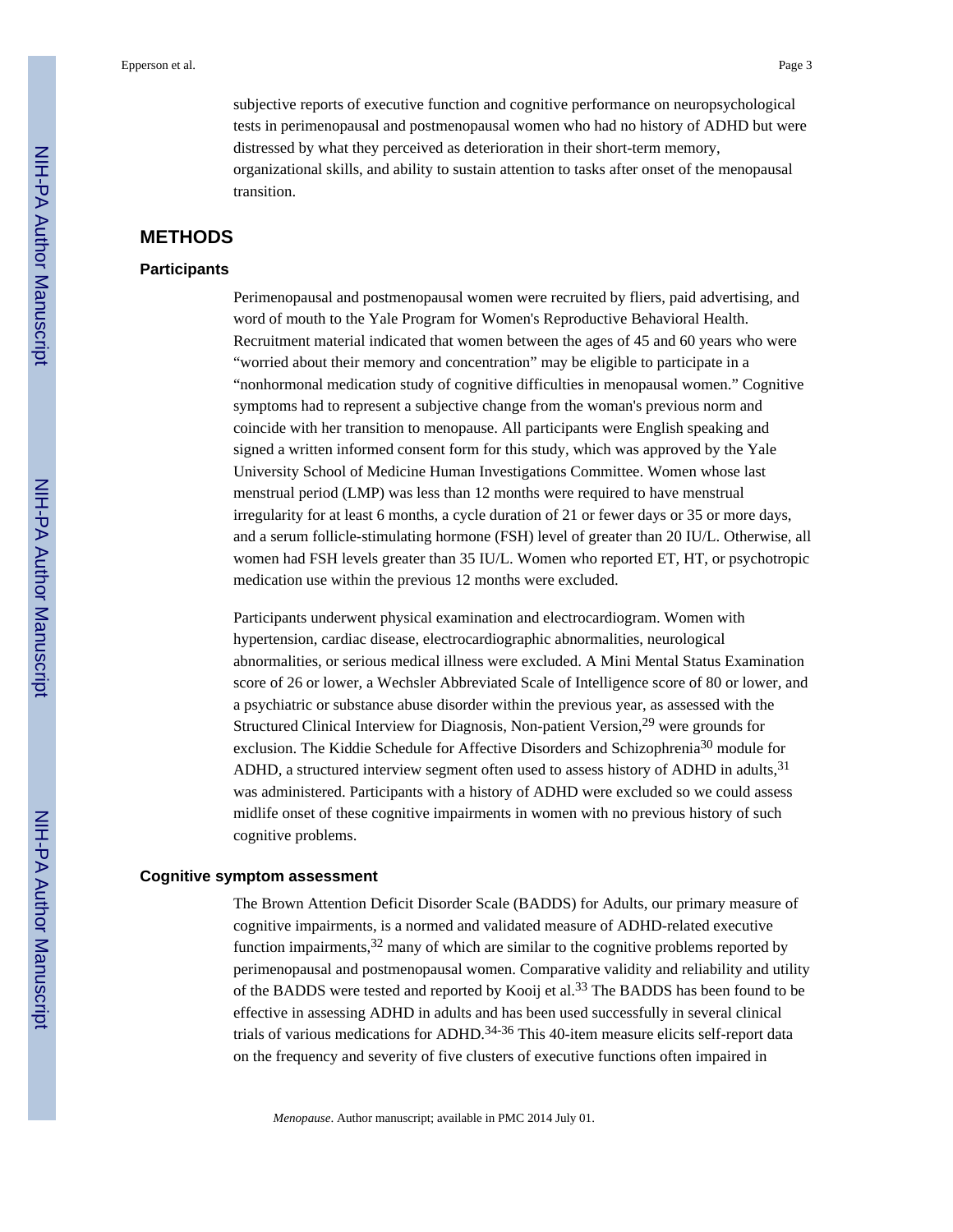ADHD. Individuals are asked to respond to each question using a scale of 0 to 3, with anchors being "no problem or never" and "kind of a big problem or almost every day." The five clusters include the following:

1. Organizing and Activating for Work: nine items tap for excessive difficulties in getting organized and getting started on work-related tasks or undue problems in self-activating for daily routines.

2. Sustaining Attention and Concentration: nine items query for chronic problems in sustaining attention to work-related tasks (eg, excessive daydreaming or distractibility when listening or when doing required reading) or repeatedly losing track and needing to re-read assigned material.

3. Sustaining Alertness, Effort, and Processing Speed: nine items assess problems in keeping up consistent alertness and effort for work-related tasks, daytime drowsiness, slow processing of information, or inadequate task completion.

4. Managing Affective Interference: seven items assess difficulties with mood and sensitivity to criticism, apparent lack of motivation, excessive frustration, or discouragement.

5. Using Working Memory and Accessing Recall: six items inquire about forgetfulness in daily tasks and routines, problems in recall of learned material, and losing track of needed items.

The BADDS was administered by a member of the research staff at baseline and upon completion of each treatment arm. Staff members were blind to the status of participants throughout the data collection process. The reference period for the BADDS was the past month. Total BADDS scores were reported as total raw scores (range, 0-120). Raw scores for clusters 1, 2, and 3 range from 0 to 27; for cluster 4, the range is 0 to 21; and for cluster 5, the range is 0 to 18. Raw scores for the BADDS clusters are converted to t scores, which range from 50 to 99. The mean (SD) total raw score in the nonclinical standardization sample for the BADDS was 30.9 (15.8), whereas the mean total raw score for the clinical ADHD sample was 77.9 (16.3).<sup>32</sup>

#### **Neuropsychological testing**

Cognitive performance was also assessed with a battery of neuropsychological tests administered at baseline and after each phase of treatment; we used three different versions of each task to minimize the effects of practice on performance. Verbal learning and memory were assessed with the Verbal Paired Associates Task, whereas the Digit Symbol Coding and Symbol Search Tasks from the Wechsler Adult Intelligence Scale-III<sup>37</sup> gave measures of cognitive processing speed and attention/focus. Verbal working memory was tested using the Letter-Number Sequencing subtest from the Wechsler Memory Scale Revised.38 The Controlled Oral Word Association Test provided a measure of verbal fluency. These tasks were chosen because they probe for domains of possible cognitive impairments, which have been frequently studied in adults with ADHD<sup>39</sup> and in postmenopausal women in various hormonal states.<sup>6,40-44</sup>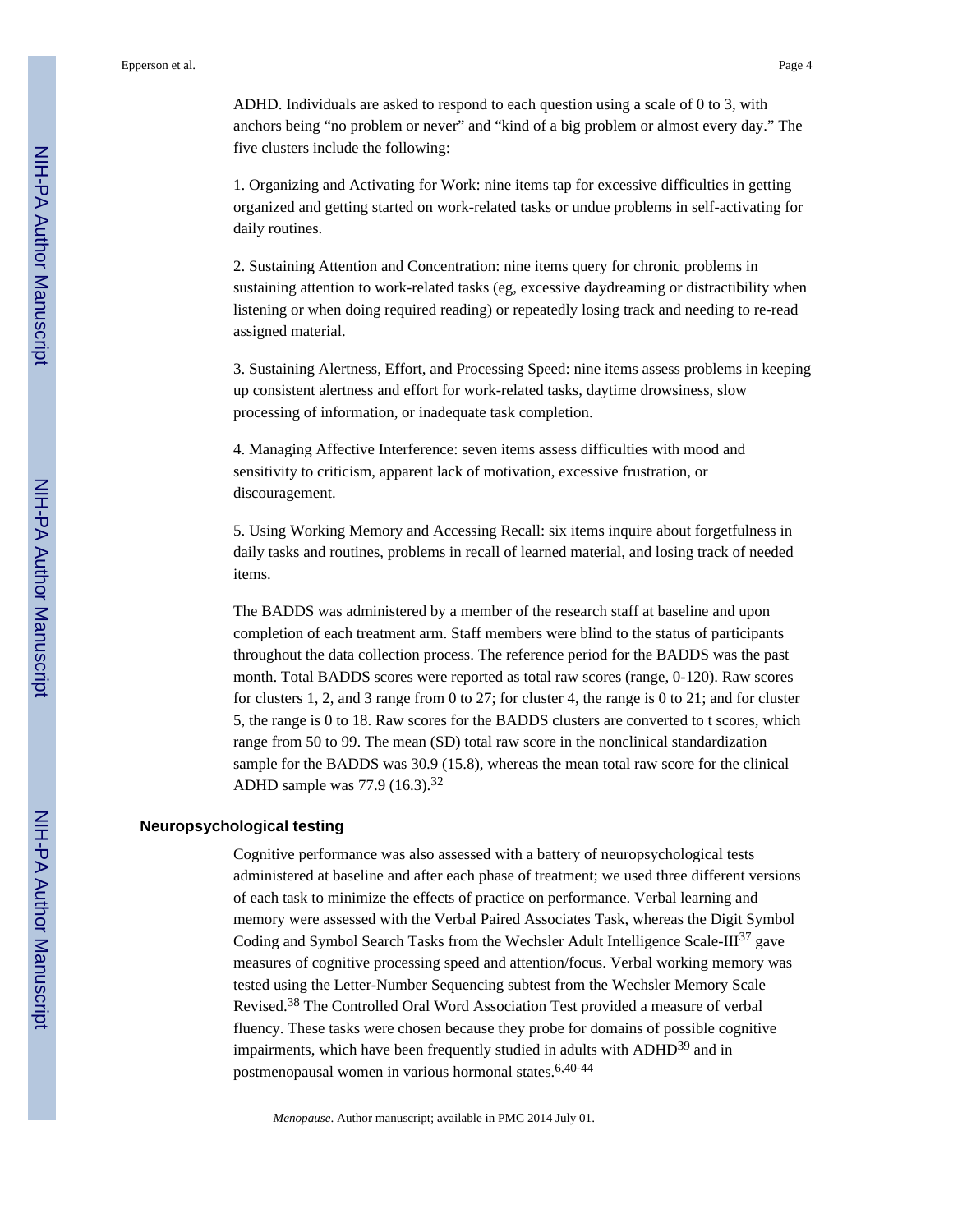#### **Behavioral assessments**

Depression and anxiety symptoms are common in perimenopausal women, particularly those in the early and mid menopausal transition periods.45 Although women with a current psychiatric diagnosis were excluded, we were interested in the potential effects of ATX administration on subclinical mood symptoms, as depression and anxiety are known to have adverse effects on cognitive performance.<sup>46</sup> Women completed the Beck Depression Inventory,  $47$  the Beck Anxiety Inventory,  $48$  and the Profile of Mood States (POMS) $49$  at baseline and then again after ATX and placebo treatments.

#### **Randomization and medication treatment**

Upon completion of baseline assessments, participants were randomized in a counterbalanced, double-blind fashion to the ATX or the placebo group. After 6 weeks, all participants were withdrawn over the course of 4 days from medication treatment and remained drug-free for 4 weeks before being crossed over to the other treatment condition for 6 weeks. During the ATX phase of the study, participants were started on 40 mg/day for the first week and then increased to 80 mg/day. A similar change occurred in the placebo group in that they were taking one look-alike capsule the first week and two capsules the second week. Weight, blood pressure, and heart rate were measured at baseline and at the end of each treatment phase.

#### **Statistical analysis**

The effects of ATX on behavioral measures, neuro-psychological tests, blood pressure, heart rate, and weight were evaluated using the nonparametric method for repeated measures by Brunner et al,<sup>50</sup> where the data were first ranked and then fitted using a mixed-effects model with an unstructured variance–covariance matrix and *P* values were adjusted for analysis of varianceYtype statistics (ATS). The non-parametric approach was chosen based on the small sample size and deviations from normality. Models included treatment (baseline, placebo, and ATX) as a within-subjects explanatory variable and random subject effects. Potential order effects were also tested but were not significant. The analyses were performed on an intent-to-treat basis for the 14 participants who were randomized and had at least one postrandomization visit where behavioral measures were assessed. We further explored the impact of treatment on the five BADDS clusters in the sample of study completers  $(n = 12)$ , using the same models described previously. Data were analyzed using SAS, version 9.1.

# **RESULTS**

#### **Participants**

Of 23 women who appeared, through telephone screen, to meet the study criteria, 16 proceeded to randomization, and 14 had data from at least one postrandomization visit (Fig. 1). None were excluded on the basis of meeting criteria for ADHD. Participant characteristics, including mean age, years of education, number of months since LMP, menopause status, and baseline FSH and estradiol levels, are depicted in Table 1. One 58 year-old woman had a partial hysterectomy at the age of 38 years; therefore, LMP could not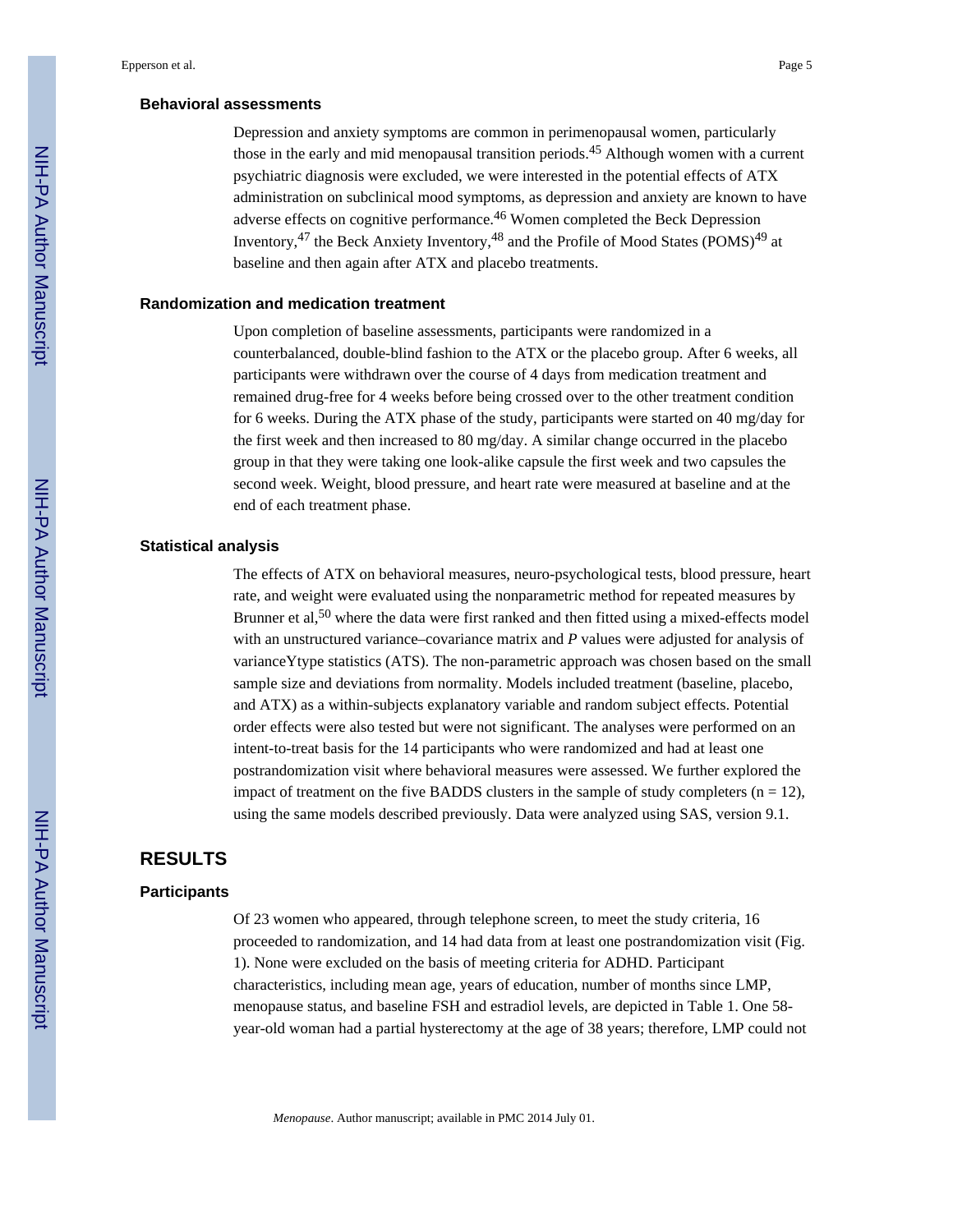be used to confirm menopause status. FSH and estradiol level indicated that she was postmenopausal. All participants were white, except for one African American participant.

#### **Self-reported cognitive symptoms**

Although exclusion criteria ensured that all participants were without any history of ADHD and any current history of other psychiatric diagnoses, baseline mean  $\pm$  SD BADDS scores were  $37.9 \pm 20.1$  for all 16 enrolled women and  $42.3 \pm 19.1$  for the 12 completers. Scores ranged from 8 to 71, with more than half of women reporting symptom severity above the normed mean of 31. Of the 12 study completers, 3 had baseline scores greater than 50, indicating a degree of impairment in executive function similar to that in adults with ADHD. Baseline BADDS scores were 24, 24, 8, and 43 in the four women who did not complete the entire study.

With respect to total BADDS scores (mean  $\pm$  SD), there was a significant treatment effect (numerator degrees of freedom [num  $df$ ] = 2, ATS = 3.52,  $P = 0.03$ ), demonstrating that ATX treatment significantly reduced BADDS scores from a baseline mean of  $38.6 \pm 20.2$ ) to 25.5 ( $\pm$ 16.0; num *df* = 1, ATS = 6.8, *P* = 0.009). In our study, BADDS scores decreased to 30.1 (+/− 16.0) in the placebo treatment arm; this change from baseline was not statistically significant (num  $df = 1$ ,  $ATS = 1.67$ ,  $P = 0.20$ ) (Fig. 2).

At baseline, there were three clusters of ADHD-related cognitive symptoms, as measured using the BADDS, for which participants reported the greatest level of impairment. These were cluster 1, Organizing and Activating for Work; cluster 2, Sustaining Attention and Concentration; and cluster 5, Using Working Memory and Accessing Recall. Nonparametric tests for repeated measures revealed a significant group effect (num *df* = 1.74, ATS = 9.7, *P*  $= 0.001$ ) for the working memory cluster, with women reporting improved memory with ATX treatment compared with both baseline (num  $df = 1$ , ATS = 23.5,  $P < 0.0001$ ) and placebo (num  $df = 1$ ,  $ATS = 11.0$ ,  $P = 0.0009$ ). There was a trend (num  $df = 1.7$ ,  $ATS = 1.7$ 2.88,  $P = 0.06$ ) for a treatment effect on the attention/concentration cluster, with ATX significantly reducing symptoms from baseline (num  $df = 1$ , ATS = 9.88,  $P = 0.002$ ). There was no significant improvement in attention/concentration during placebo treatment (num *df*  $= 1$ , ATS  $= 1.17$ ,  $P = 0.28$ ). Women scored lower on the affective interference cluster during both ATX (num  $df = 1$ , ATS = 10.4,  $P = 0.001$ ) and placebo (num  $df = 1$ , ATS = 10.1,  $P =$ 0.002) treatments compared with baseline. Results are displayed in Table 2.

#### **Neuropsychological testing**

There were no significant effects of treatment condition (ATX vs placebo) on any of the following tasks: Symbol Search, Letter-Number Sequencing, Digit Symbol Coding, or Controlled Oral Word Association Test (Table 3). There was a significant effect of time on Verbal Paired Associates Task performance (num  $df = 1$ , ATS = 8.0,  $P = 0.0004$ ), indicating considerable improvement with practice regardless of treatment condition. These results are consistent with reports that neuropsychological tests are not generally very sensitive to cognitive impairments of ADHD because they tend to have low ceilings and do not adequately address the complexity of managing tasks of daily life.<sup>51,52</sup>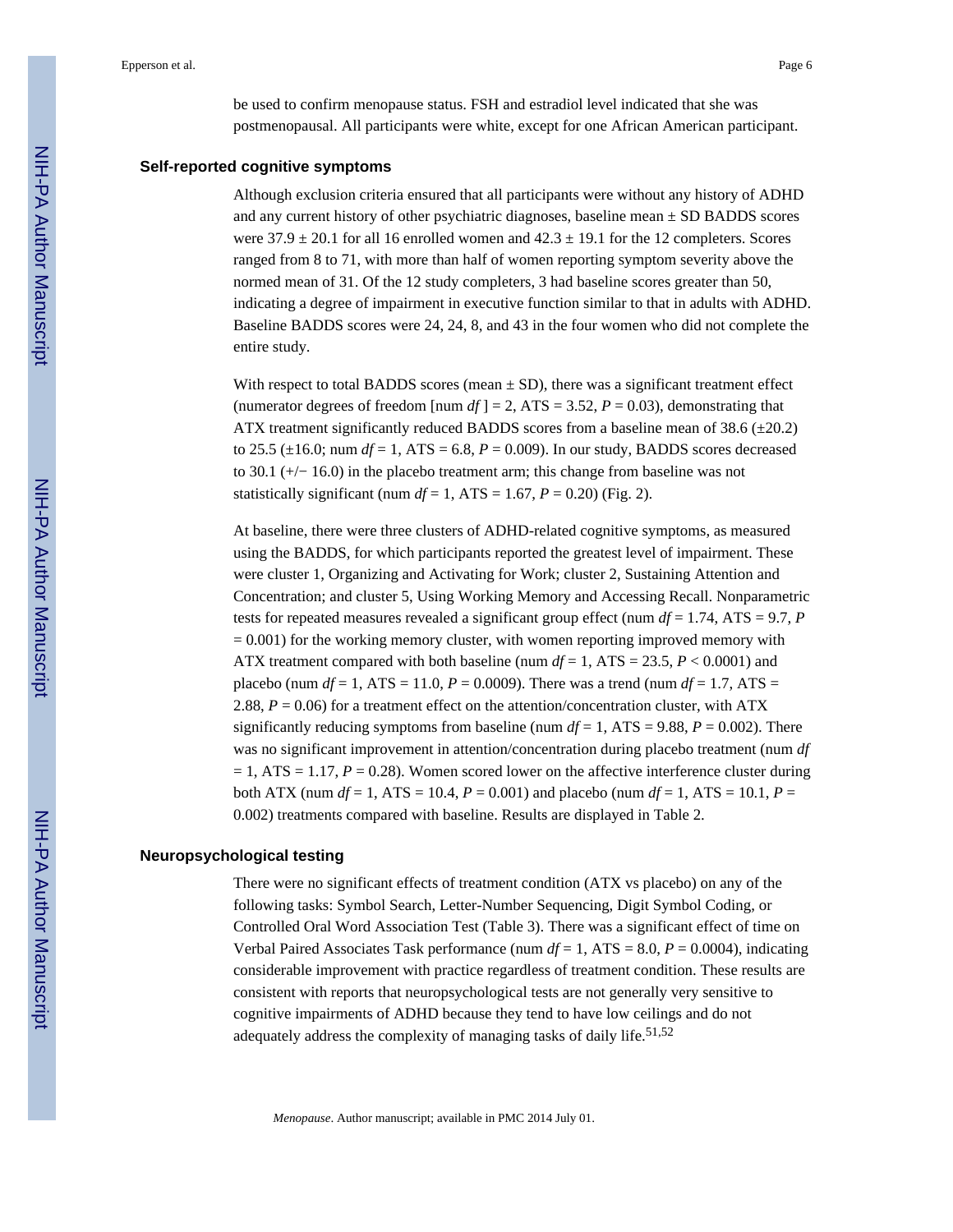#### **Behavioral measures**

There was no significant effect of ATX on depression or anxiety as measured with the Beck Depression Inventory and Beck Anxiety Inventory, respectively. Similarly, there was no effect of treatment on Profile of Mood States subscores for tension, depression, anger, fatigue, vigor, and confusion.

#### **Cardiovascular and weight effects**

Although one woman dropped from the study during the ATX arm out of concern regarding an increase in blood pressure (baseline, 110/80 mm Hg; placebo, 124/60 mm Hg; and ATX, 138/88 mm Hg), there was no significant effect of ATX treatment on blood pressure or heart rate for the group as a whole. Likewise, participant weight was stable across the study (Table 3).

### **DISCUSSION**

The principal finding of this pilot study is that ATX significantly reduced subjective appraisal of short-term working memory difficulties in women presenting with concerns about their memory and concentration during the menopausal transition. Although women reported improvement in attention and concentration during the ATX treatment arm and not the placebo arm, the improvement with ATX versus placebo on that cluster did not reach significance in this small study. In these healthy, nondepressed perimenopausal and postmenopausal women, ATX had no observable effect on levels of depression or anxiety.

Results from this study indicating an effect of ATX over placebo on subjective working memory difficulties but no measurable effect on neuropsychological tasks in women with midlife-onset cognitive concerns are consistent with previous research on assessing cognitive impairments in adults. Shallice<sup>53</sup> demonstrated that individuals with frontal lobe damage were unable to perform adequately everyday errands that require planning and multitasking, even though they achieved average or well above-average scores on traditional neuropsychological tests. Burgess and Rabbit<sup>54</sup> argued that neuropsychological tests tend to be insufficiently sensitive to cognitive impairments in attention, organization and getting started on tasks, utilization of working memory, and others that are reported by older adults. Other investigators demonstrated that patient report provided more adequate data on realworld cognitive impairments of ADHD than did neuro-psychological tests.<sup>55</sup> Biederman et al52 additionally showed that neuropsychological tests assess different impairments of cognitive functions in ADHD than do self-report rating scales. Brown<sup>32</sup> has discussed the reasons that self-report measures are more likely to capture cognitive impairments identified as "executive functions" than are neuropsychological tests.

Although we did not observe objective effects of ATX treatment (ie, enhanced performance on neuropsychological tests), results from this pilot study suggest that subjective difficulties with working memory and possibly attention/ concentration reported by perimenopausal and postmenopausal women may be alleviated significantly by ATX, a medication approved by the Food and Drug Administration for the treatment of ADHD. This is not to say that these women had ADHD, a syndrome involving symptoms that usually become apparent in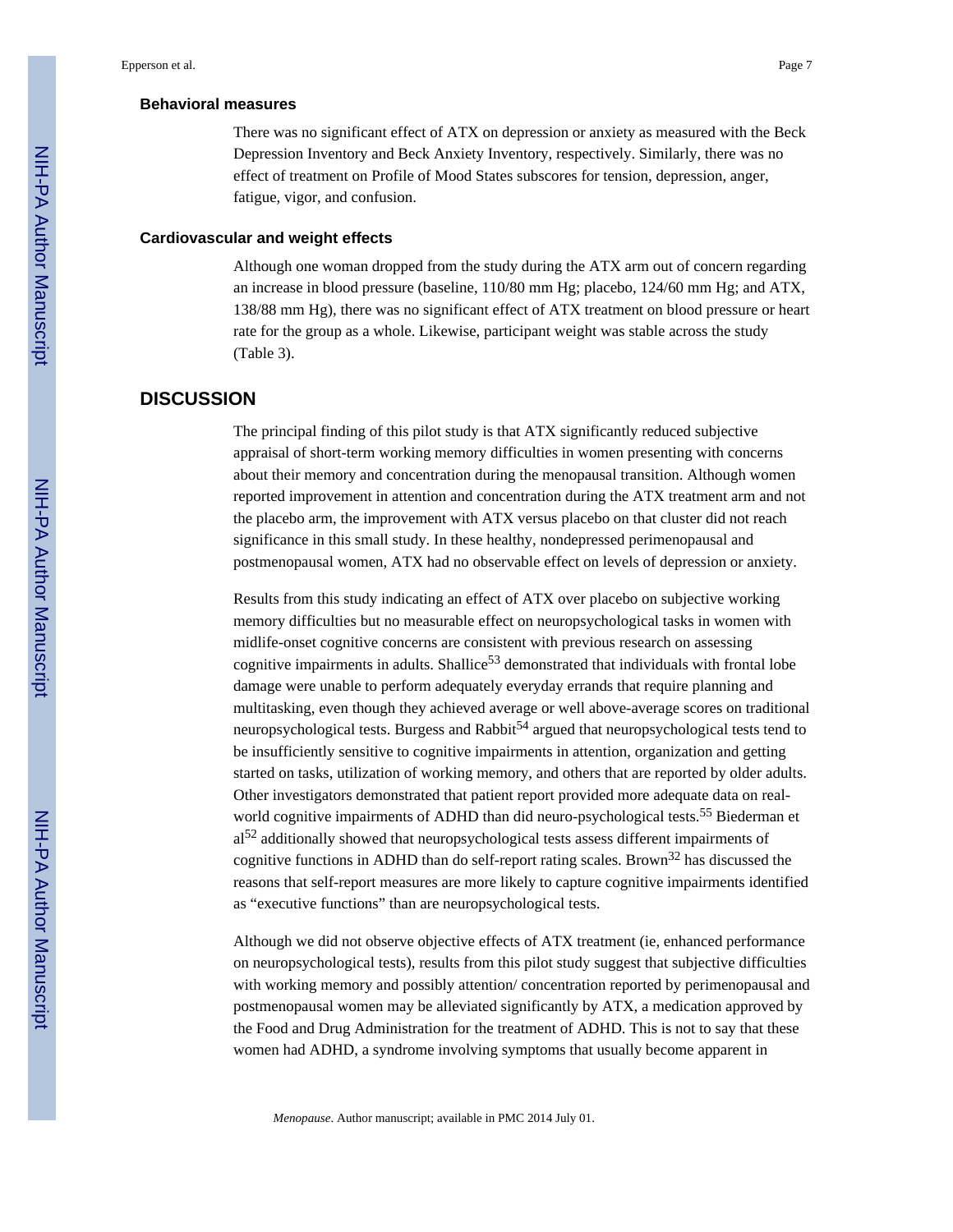childhood or early adolescence.<sup>56</sup> Rather, these findings suggest that some women report a syndrome of cognitive difficulties emerging in midlife that bear strong resemblance to cognitive impairments commonly reported by adults with ADHD and that may be significantly alleviated when treated with a medication demonstrated to be effective for treatment of ADHD. Our study also showed that treatment with ATX in this sample of women was reasonably well tolerated. One participant experienced an increase in blood pressure that contributed to her discontinuation in the study, and two others experienced mild nausea. Although we did not observe an effect of ATX on blood pressure in the group overall, this is a small study, and blood pressure monitoring in future studies would be prudent.57 Subjective improvement in reported executive functions with relatively few adverse effects suggests that ATX could significantly improve the quality of life of middleaged women with new-onset concerns regarding their memory and concentration.

Limitations of this pilot study include the small sample size, the relatively short duration of treatment, and the relatively low dose of ATX. Research reported subsequent to initiation of this study has shown that some adult individuals with ADHD benefit from higher doses of ATX than were administered in this study and that the full benefits of ATX for alleviation of ADHD symptoms are sometimes not fully apparent until up to 3 months of treatment.<sup>58</sup> Whether dose and duration of ATX treatment are crucial for midlife women who do not meet criteria for ADHD is unknown. Another limitation is that relying on women's recall to distinguish the onset of "cognitive or memory" complaints with relation to the menopausal transition has obvious limitations. That we included women who were largely within 5 years of their LMP reduces, but does not negate, this concern.

## **CONCLUSIONS**

Despite the limitations of this study, these pilot data suggest that further research on midlife onset of cognitive impairments in perimenopausal and early postmenopausal women is warranted. Such research could be useful to test whether self-report elicited with ADHD rating scales may capture midlife-onset cognitive impairments of women that may not be captured adequately by neuropsychological tests. Further research with higher doses of ATX and studies using other medications approved for treatment of ADHD in adults might also be useful in developing an effective protocol for women reporting midlife onset of distressing memory and concentration difficulties that subjectively impair their daily functioning.

#### **Acknowledgments**

We thank Ms. Sara Beyor, BS, and Ms. Deborah Ward-O'Brien, APRN, for their contribution to participant recruitment and data collection/management throughout this study.

Funding/support: This study was funded by an investigator-initiated grant from Eli Lilly & Company (C.N.E.) and in part by the National Institute of Mental Health K02MH73090 (C.N.E.).

# **REFERENCES**

1. Mitchell ES, Woods NF. Midlife women's attributions about perceived memory changes: observations from the Seattle Midlife Women's Health Study. J Womens Health Gend Based Med. 2001; 10:351–362. [PubMed: 11445026]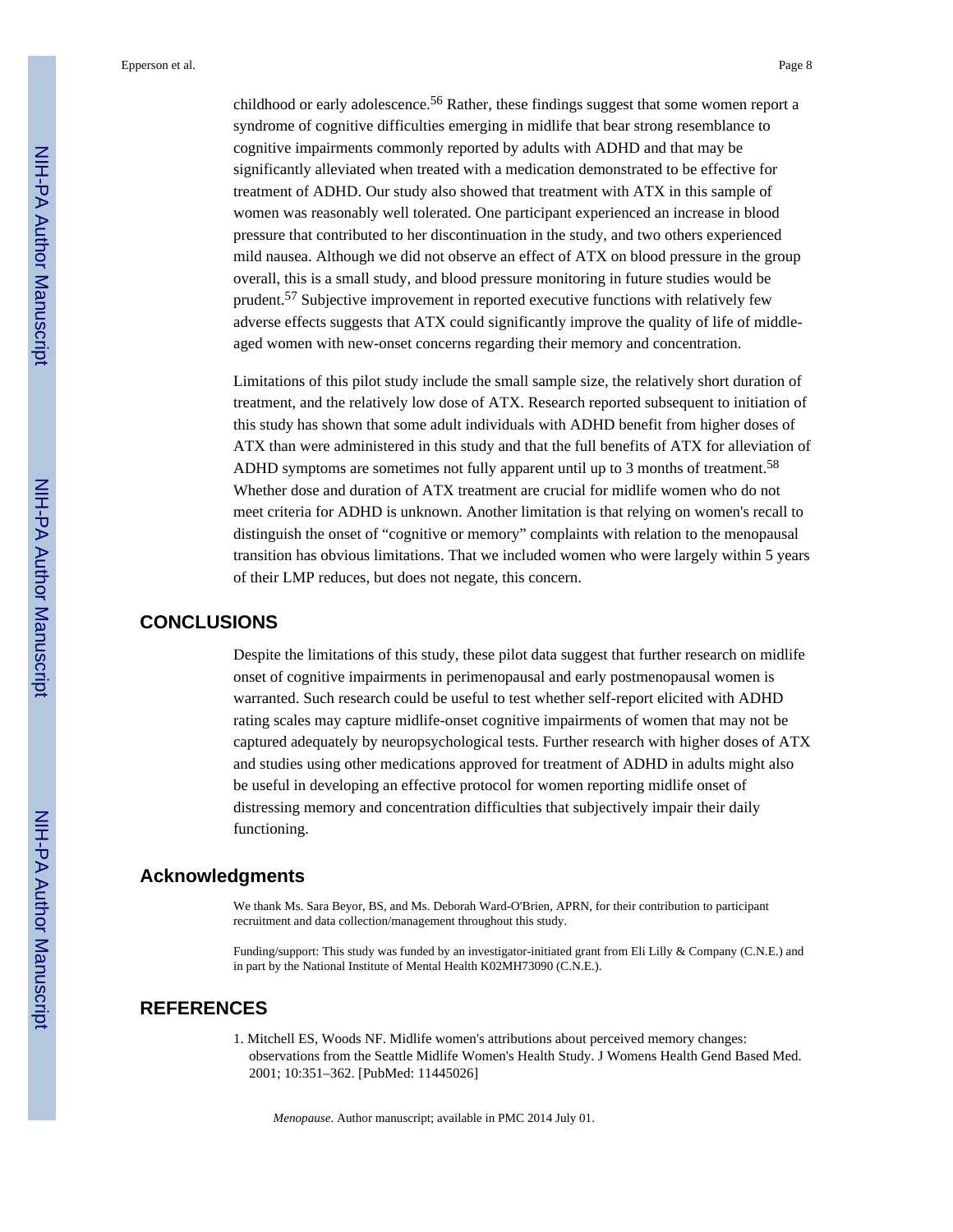- 2. Minkin, MJ.; Wright, CV., editors. A Woman's Guide to Menopause and Perimenopause. 1st ed.. Yale University Press; New Haven, CT: 2004.
- 3. Brizendine, L., editor. The Female Brain. 1st ed.. Broadway; New York, NY: 2006.
- 4. Fuh JL, Wang SJ, Lee SJ, Lu SR, Juang KD. A longitudinal study of cognition change during early menopausal transition in a rural community. Maturitas. 2006; 53:447–453. [PubMed: 16198073]
- 5. Henderson VW, Guthrie JR, Dudley EC, Burger HG, Dennerstein L. Estrogen exposures and memory at midlife: a population-based study of women. Neurology. 2003; 60:1369–1371. [PubMed: 12707448]
- 6. Luetters C, Huang MH, Seeman T, et al. Menopause transition stage and endogenous estradiol and follicle-stimulating hormone levels are not related to cognitive performance: cross-sectional results from the Study of Women's Health Across the Nation (SWAN). J Womens Health. 2007; 16:331– 344.
- 7. Halbreich U, Lumley LA, Palter S, Manning C, Gengo F, Joe S. Possible acceleration of age effects on cognition following menopause. J Psychiatr Res. 1995; 29:153–163. [PubMed: 7473292]
- 8. Kok HS, Kuh D, Cooper R, et al. Cognitive function across the life course and the menopausal transition in a British birth cohort. Menopause. 2006; 13:19–27. [PubMed: 16607095]
- 9. Krug R, Born J, Rasch B. A 3-day estrogen treatment improves prefrontal cortexYdependent cognitive function in postmenopausal women. Psychoneuroendocrinology. 2006; 31:965–975. [PubMed: 16831520]
- 10. Stevens MC, Clark VP, Prestwood KM. Low-dose estradiol alters brain activity. Psychiatry Res. 2005; 139:199–217. [PubMed: 16084069]
- 11. Voytko ML, Murray R, Higgs CJ. Executive function and attention are preserved in older surgically menopausal monkeys receiving estrogen or estrogen plus progesterone. J Neurosci. 2009; 29:10362–10370. [PubMed: 19692611]
- 12. Wegesin DJ, Stern Y. Effects of hormone replacement therapy and aging on cognition: evidence for executive dysfunction. Neuropsychol Dev Cogn B Aging Neuropsychol Cogn. 2007; 14:301– 328. [PubMed: 17453562]
- 13. Arnsten AF. Toward a new understanding of attention-deficit hyperactivity disorder pathophysiology: an important role for prefrontal cortex dysfunction. CNS Drugs. 2009; 23:33–41. [PubMed: 19621976]
- 14. Joffe H, Hall JE, Gruber S, et al. Estrogen therapy selectively enhances prefrontal cognitive processes: a randomized, double-blind, placebo-controlled study with functional magnetic resonance imaging in perimenopausal and recently postmenopausal women. Menopause. 2006; 13:411–422. [PubMed: 16735938]
- 15. Simpkins JW, Singh M. More than a decade of estrogen neuroprotection. Alzheimer Dement. 2008; 4:S131–S136.
- 16. Suzuki S, Brown CM, Wise PM. Mechanisms of neuroprotection by estrogen. Endocrine. 2006; 29:209–215. [PubMed: 16785597]
- 17. Amin Z, Canli T, Epperson CN. Effect of estrogen-serotonin interactions on mood and cognition. Behav Cogn Neurosci Rev. 2005; 4:43–58. [PubMed: 15886402]
- 18. Sherwin BB, Henry JF. Brain aging modulates the neuroprotective effects of estrogen on selective aspects of cognition in women: a critical review. Front Neuroendocrinol. 2008; 29:88–113. [PubMed: 17980408]
- 19. Shumaker SA, Legault C, Rapp SR, et al. Estrogen plus progestin and the incidence of dementia and mild cognitive impairment in postmenopausal women: the Women's Health Initiative Memory Study: a randomized controlled trial. JAMA. 2003; 289:2651–2662. [PubMed: 12771112]
- 20. Zandi PP, Carlson MC, Plassman BL. Hormone replacement therapy and incidence of Alzheimer disease in older women: the Cache County Study. JAMA. 2002; 288:2123–2129. [PubMed: 12413371]
- 21. Sherwin BB, Tulandi T. "Add-back" estrogen reverses cognitive deficits induced by a gonadotropin-releasing hormone agonist in women with leiomyomata uteri. J Clin Endocrinol Metab. 1996; 81:2545–2549. [PubMed: 8675575]
- 22. Shifren JL, Schiff I. Role of hormone therapy in the management of menopause. Obstet Gynecol. 2010; 115:839–855. [PubMed: 20308847]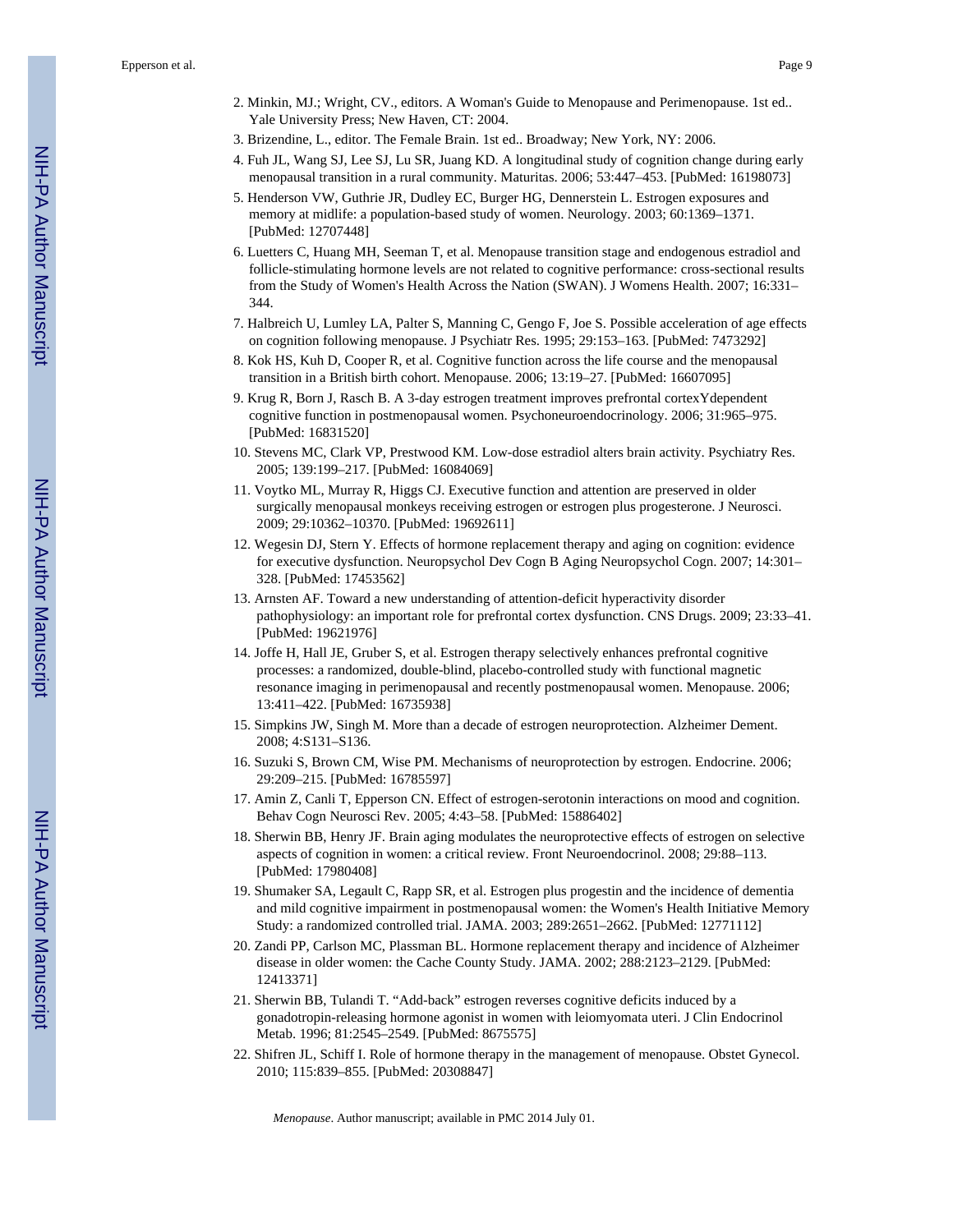- 23. Bymaster FP, Katner JS, Nelson DL, et al. Atomoxetine increases extracellular levels of norepinephrine and dopamine in prefrontal cortex of rat: a potential mechanism for efficacy in attention deficit/hyperactivity disorder. Neuropsychopharmacology. 2002; 27:699–711. [PubMed: 12431845]
- 24. Gehlert DR, Schober DA, Hemrick-Luecke SK, et al. Novel halogenated analogs of atomoxetine that are potent and selective inhibitors of norepinephrine uptake in brain. Neurochem Int. 1995; 26:47–52. [PubMed: 7787762]
- 25. Garnock-Jones KP, Keating GM. Atomoxetine: a review of its use in attention-deficit hyperactivity disorder in children and adolescents. Paediatr Drugs. 2009; 11:203–226. [PubMed: 19445548]
- 26. Kelsey DK, Sumner CR, Casat CD, et al. Once-daily atomoxetine treatment for children with attention-deficit/hyperactivity disorder, including and assessment of evening and morning behavior: a double-blind, placebo-controlled trial. Pediatrics. 2004; 114:e1–e8. [PubMed: 15231966]
- 27. Adler LA, Spencer T, Brown TE, et al. Once-daily atomoxetine for adult attention-deficit/ hyperactivity disorder: a 6-month, double-blind trial. J Clin Psychopharmacol. 2009; 29:44–50. [PubMed: 19142107]
- 28. Koda K, Ago Y, Cong Y, Kita Y, Takuma K, Matsuda T. Effects of acute and chronic administration of atomoxetine and methylphenidate on extracellular levels of noradrenaline, dopamine and serotonin in the prefrontal cortex and striatum of mice. J Neurochem. 2010; 114:259–270. [PubMed: 20403082]
- 29. Spitzer, RL.; Williams, JBW.; Gibbon, M.; First, MB. Structured Clinical Interview for DSM-III-R —Non-Patient Edition (SCID-NP, Version 1.0). American Psychiatric Press; Washington, DC: 1990.
- 30. Orvaschel, H.; Puig-Antich, J. Schedule for Affective Disorder and Schizophrenia for School-Age Children—Epidemiologic, 4th Version. Nova University Center for Psychological Study; Ft Lauderdale, FL: 1987.
- 31. Seidman LJ, Biederman J, Weber W, et al. Neuropsychological function in adults with attentiondeficit hyperactivity disorder. Biol Psychiatry. 1998; 44:260–268. [PubMed: 9715357]
- 32. Brown, TE. Brown Attention Deficit Disorders Scale for Adolescents and Adults. The Psychological Corporation; Toronto, Ontario, Canada: 1996.
- 33. Kooij JS, Boonstra AM, Swinkels SHN, Bekker EM, Nooord I, Buitelaar JK. Reliability, validity and utility of instruments for self-report and informant report concerning symptoms of ADHD in adult patients. J Atten Disord. 2008; 11:445–458. [PubMed: 18083961]
- 34. Spencer TJ, Adler LA, Weisler RH, Youcha SH. Triple-bead mixed amphetamine salts (SPD465), a novel, enhanced extended-release amphetamine formulation for the treatment of adults with ADHD: a randomized, double-blind, multicenter, placebo-controlled study. J Clin Psychiatry. 2008; 69:1437–1448. [PubMed: 19012813]
- 35. Brown, TE.; Quinlan, D. Assessing OROS methylphenidate effects on executive functions in adults with ADHD.. Paper presented at: Institute on Psychiatric Services Annual Meeting; Atlanta, GA. October 6–10, 2004;
- 36. Brown TE, Holdnack J, Saylor K, et al. Effect of atomoxetine on executive function impairments in adults with ADHD [e-pub]. J Atten Disord. 2009
- 37. Wechsler, D. Wechsler Adult Intelligence Scale. 3rd ed.. The Psychological Corporation; San Antonio, TX: 1997.
- 38. Wechsler, D. Weschler Memory Scale. 3rd ed.. The Psychological Corporation; San Antonio, TX: 1997.
- 39. Hervey AS, Epstein JN, Curry JF. Neuropsychology of adults with attention-deficit/hyperactivity disorder: a meta-analytic review. Neuropsychology. 2004; 18:485–503. [PubMed: 15291727]
- 40. Lokken KL, Ferraro FR. The relationship between menopausal status, phase of menstrual cycle, and replacement estrogen on cognition in healthy women without dementia. J Psychol. 2006; 140:533–547. [PubMed: 17144150]
- 41. Maki PM, Gast MJ, Vieweg AJ, Burriss SW, Yaffe K. Hormone therapy in menopausal women with cognitive complaints: a randomized, double-blind trial. Neurology. 2007; 69:1322–1330. [PubMed: 17893293]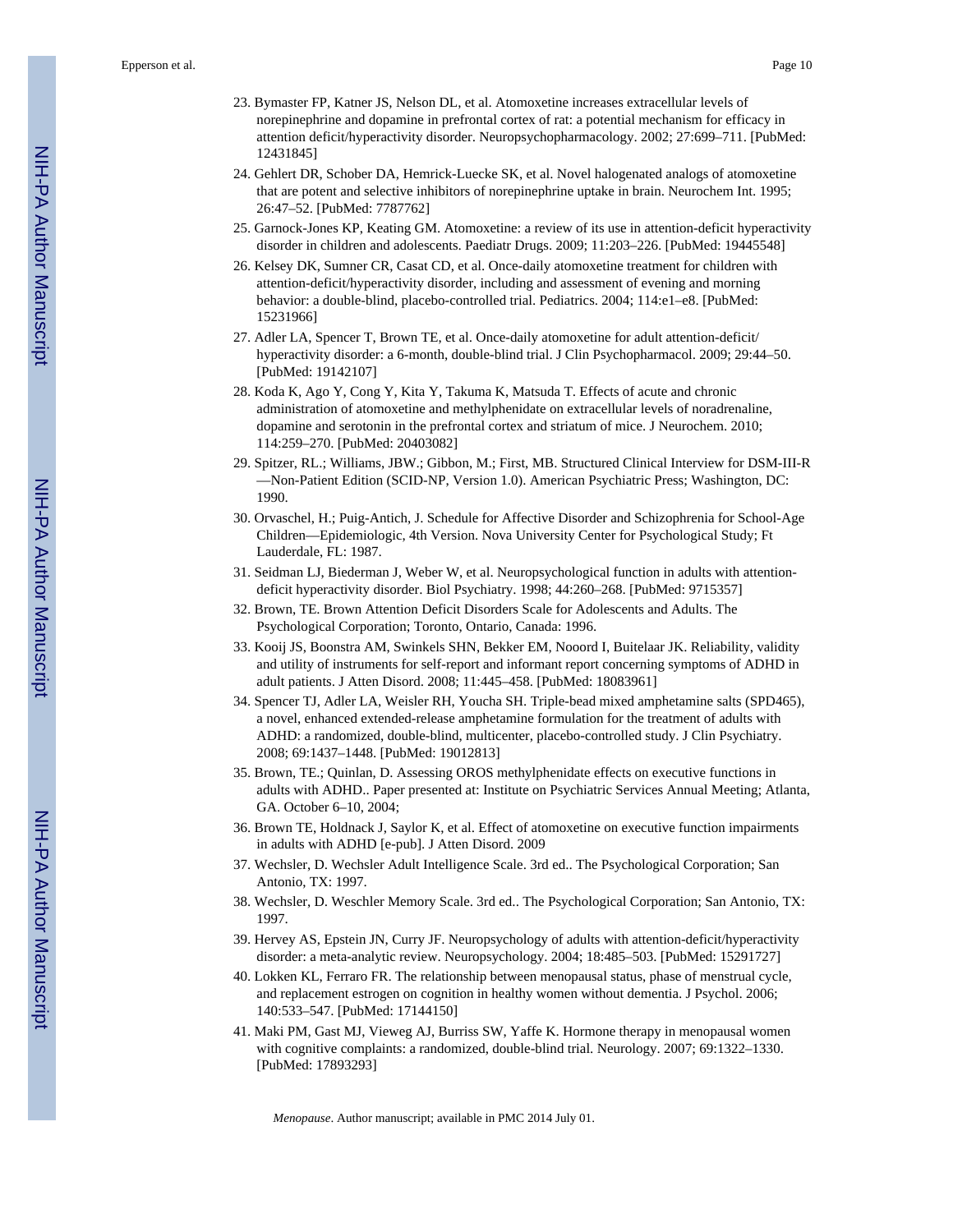- 42. Alhola P, Polo-Kantola P, Erkkola R, Portin R. Estrogen therapy and cognition: a 6-year singleblind follow-up study in postmenopausal women. Neurology. 2006; 67:706–709. [PubMed: 16924031]
- 43. Amin Z, Gueorguieva R, Cappiello A, et al. Estradiol and tryptophan depletion interact to modulate cognition in menopausal women. Neuropsychopharmacology. 2006; 31:2489–2497. [PubMed: 16760926]
- 44. Epperson CN, Amin Z, Naftolin F, et al. The resistance to depressive relapse in menopausal women undergoing tryptophan depletion: preliminary findings. J Psychopharmacol. 2007; 21:414– 420. [PubMed: 16891341]
- 45. Freeman EW. Associations of depression with the transition to menopause. Menopause. 2010; 17:823–827. [PubMed: 20531231]
- 46. Bierman EJM, Comijs HC, Jonker C, Beekman A. Effects of anxiety versus depression on cognition in later life. Am J Geriatr Psychiatry. 2005; 13:686–693. [PubMed: 16085784]
- 47. Beck, AT.; Steer, RA. Manual for the Beck Depression Inventory. Psychological Corporation; San Antonio, TX: 1993.
- 48. Beck AT, Epstein N, Brown G, Steer RA. An inventory for measuring clinical anxiety: psychometric properties. J Consult Clin Psychol. 1988; 56:893–897. [PubMed: 3204199]
- 49. McNair, ML.; Lorr, M.; Droppleman, LF. POMS Manual: Profile of Mood States. EdITS; San Diego, CA: 1981.
- 50. Brunner, E.; Domhof, S.; Langer, F. Nonparametric Analysis of Longitudinal Data in Factorial Experiments. John Wiley & Sons; New York, NY: 2002.
- 51. Brown TE. Executive functions and attention deficit hyperactivity disorder: implications of two conflicting views. Int J Disabil Dev Educ. 2006; 53:35–46.
- 52. Biederman J, Petty CR, Fried R. Discordance between psychometric testing and questionnairebased definitions of executive function deficits in individuals with ADHD. J Atten Disord. 2008; 12:92–102. [PubMed: 17934182]
- 53. Shallice, T. Higher-order cognitive impairments and frontal lobe lesions in man.. In: Levin, HS., editor. Frontal Lobe Function and Dysfunction. Oxford University Press; New York, NY: 1991. p. 125-138.
- 54. Burgess, PW.; Rabbit, P. Theory and methodology in executive function research. In: Rabbitt P, ed. Methodology of Frontal and Executive Function. Psychology Press Publishers; East Sussex, UK: 1997. p. 81-116.
- 55. Stavro GM, Ettenhofer ML, Nigg JL. Executive functions and adaptive functioning in young adult attention-deficit/hyperactivity disorder. J Int Neurol Soc. 2007; 13:324–334.
- 56. Faraone SV, Biederman J, Spencer TJ, et al. Diagnosing adult attention deficit hyperactivity disorder: are late onset and subthreshold diagnoses valid? Am J Psychiatry. 2006; 163:1720–1729. [PubMed: 17012682]
- 57. Shibao C, Raj SR, Gamboa A, et al. Norepinephrine transporter blockade with atomoxetine induces hypertension in patients with impaired autonomic function. Hypertension. 2007; 50:47– 53. [PubMed: 17515448]
- 58. Virani, AS.; Bezchulibnyk-Butler, KZ.; Jeffries, JJ. Clinical Handbook of Psychotropic Drugs. 18th ed.. Hogrefe & Huber; Gottingen, Germany: 2009. p. 224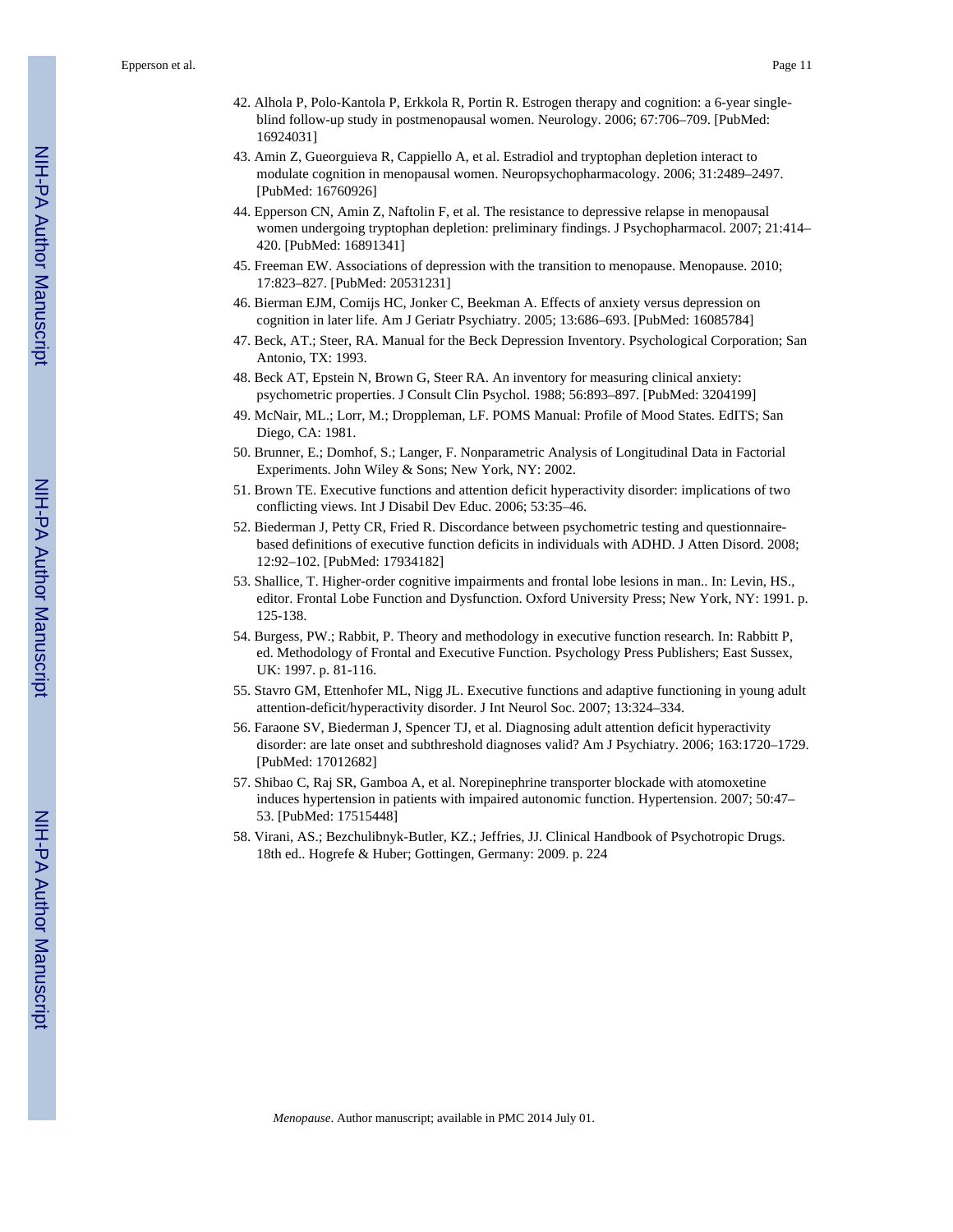



after 7 days due to nausea, subjective racing heart, dry mouth, racing thoughts and insomnia. \*\* In Atomoxetine Trial B, one Subject discontinued in Week 2 citing nausea and mild increased blood pressure, while another discontinued at Week 4 secondary to nausea and malaise.

**FIG. 1.** Study participant flow.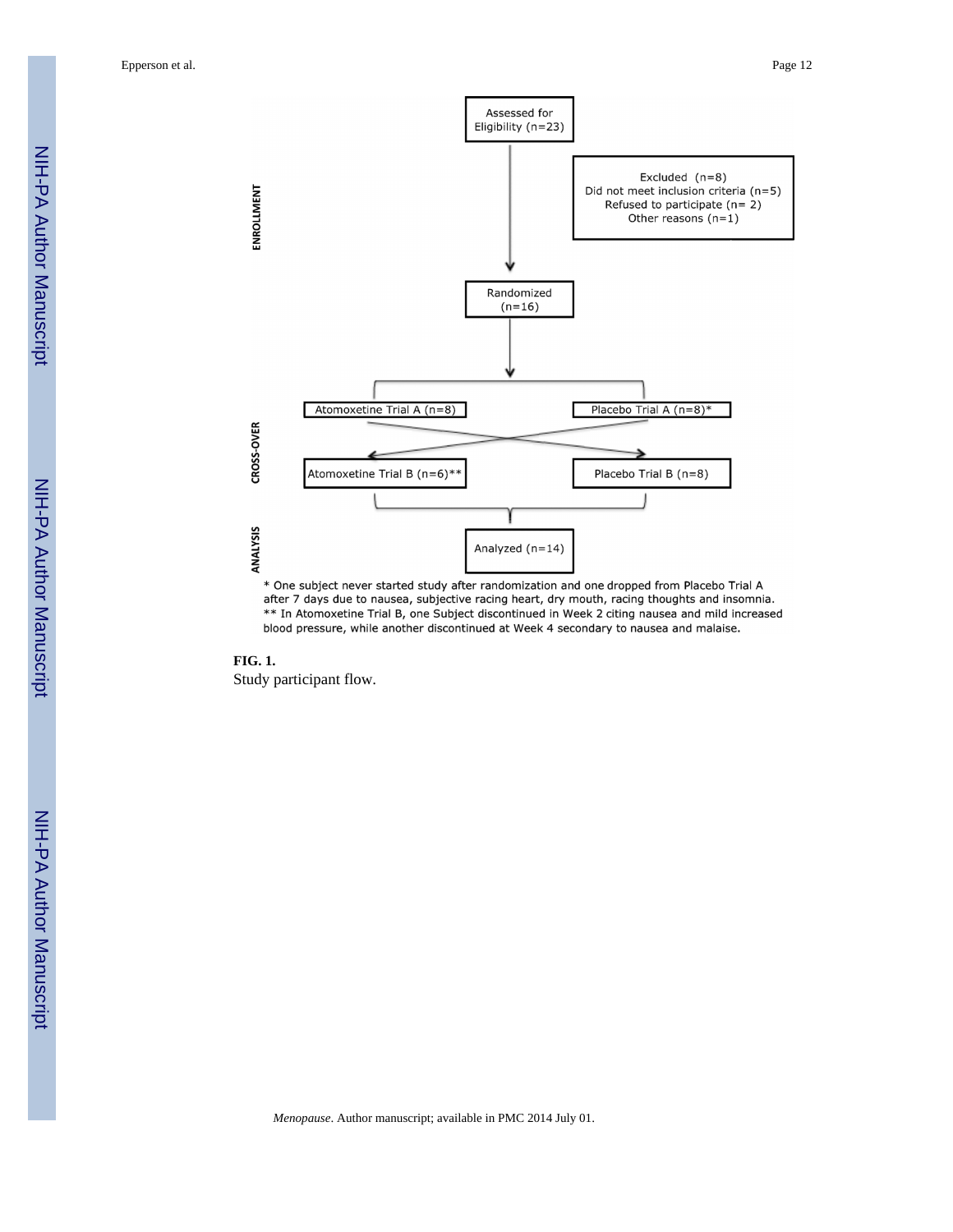Epperson et al. Page 13



# **FIG. 2.**

Mean total Brown Attention Deficit Disorder Scale (BADDS) scores at baseline, and at the end of each treatment arm for the intent to treat group (n=14). Line bars represent standard errors. \*Mean BADDS scores were significantly reduced from baseline at the end of atomoxetine treatment (num *df* = 1, ATS = 6.8, *P* = 0.009).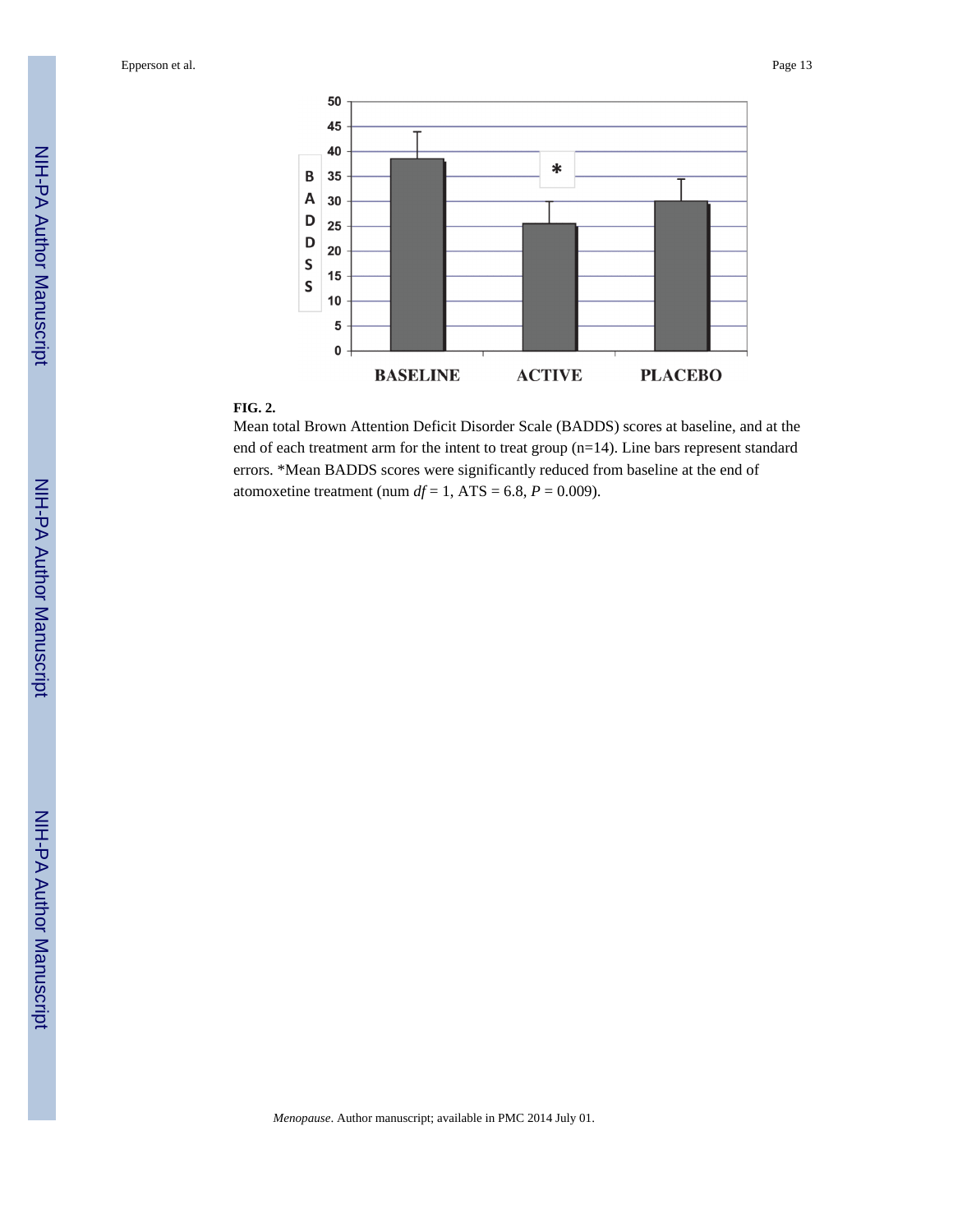#### **TABLE 1**

#### Participant characteristics

|                       | Mean (SD)    | Range                  |
|-----------------------|--------------|------------------------|
| Age, y                | 54.0 (2.8)   | 50-58                  |
| Education, y          | 16.4 (3.2)   | $12 - 20$              |
| LMP, mo               | 29.3(20.5)   | $2 - 60$               |
| FSH, IU/L             | 76.0 (33.8)  | 24-163                 |
| Estradiol, pg/mL      | 31.9 (32.9)  | $<20-128$ <sup>a</sup> |
| WASI-Full Scale IO    | 115.1 (14.3) | 94-141                 |
| <b>BADDS</b> baseline | 38.6 (20.2)  | $8 - 71$               |
|                       | n(%)         |                        |
| Perimenopausal        | 4/14(28.6)   |                        |
| Postmenopausal        | 10/14 (71.4) |                        |
| Previous OCP use      | 11/14 (78.6) |                        |
| Previous HT use       | 4/14(28.6)   |                        |

LMP, last menstrual period; FSH, follicle-stimulating hormone; WASI, Wechsler Abbreviated Scale of Intelligence; BADDS, Brown Attention Deficit Disorder Scale; OCP, oral contraceptive pill; HT, hormone therapy.

*a*<br>
Estradiol levels <20 pg/ml were converted to 19 pg/ml to compute mean circumference.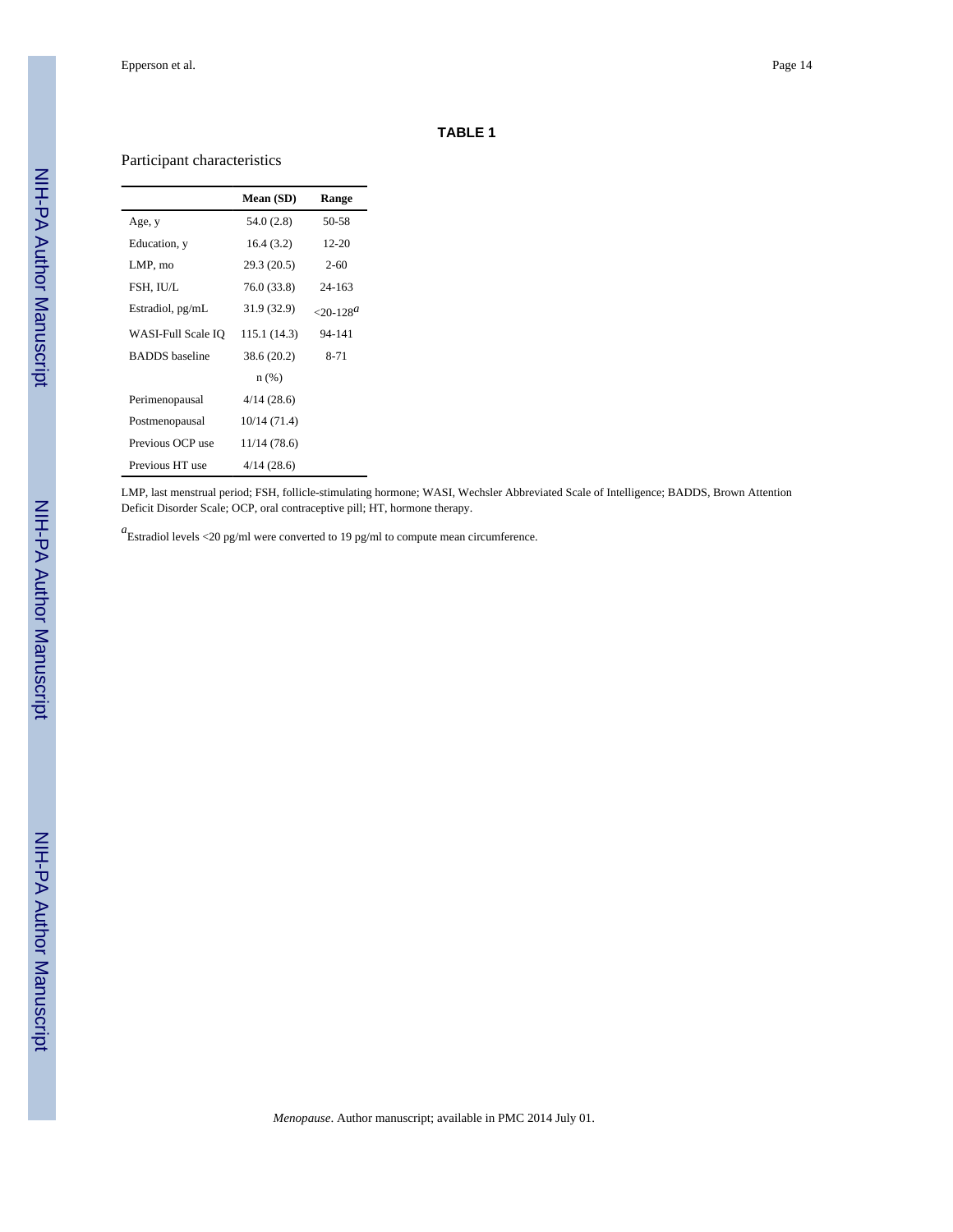#### **TABLE 2**

#### Baseline and posttreatment t scores for the BADDS clusters

|                              | <b>Baseline</b> | ATX              | <b>Placebo</b>  | Num $df$ | <b>ATS</b> | $\boldsymbol{P}$ |
|------------------------------|-----------------|------------------|-----------------|----------|------------|------------------|
| Organizing/activating        | 60.7(11.6)      | 55.6 (8.9)       | 56.3(8.9)       | 1.61     | 1.68       | 0.19             |
| Attention/concentration      | 58.8 (8.7)      | 52.1 $(4.0)^{a}$ | 56.4 (7.1)      | 1.70     | 2.88       | 0.06             |
| Alertness/effort/processing  | 57.4 (10.0)     | 54.2(5.5)        | 54.7 (7.9)      | 1.68     | 0.82       | 0.42             |
| Managing affect interference | 55.3 (7.9)      | 51.8 $(4.5)^b$   | 51.6 $(3.8)^c$  | 1.95     | 6.28       | 0.002            |
| Working memory/recall        | 61.3(10.0)      | 52.4 $(5.3)^d$   | 59.6 $(10.3)^e$ | 1.74     | 9.70       | 0.0001           |

Effect of treatment condition is reported, as well as significant post hoc comparisons. Baseline, ATX, and Placebo data given as mean (SD). BADDS, Brown Attention Deficit Disorder Scale; ATX, atomoxetine; ATS, analysis of variance-type statistics.

*a* ATX versus baseline (ATS, 9.88; *P <* 0.002).

*b* ATX versus baseline (ATS, 10.35; *P <* 0.001).

*c* Placebo versus baseline (ATS, 10.1; *P <* 0.002).

*d* ATX versus baseline (ATS, 23.5; *P <* 0.0001).

*e* ATX versus placebo (ATS, 11.01; *P <* 0.001).